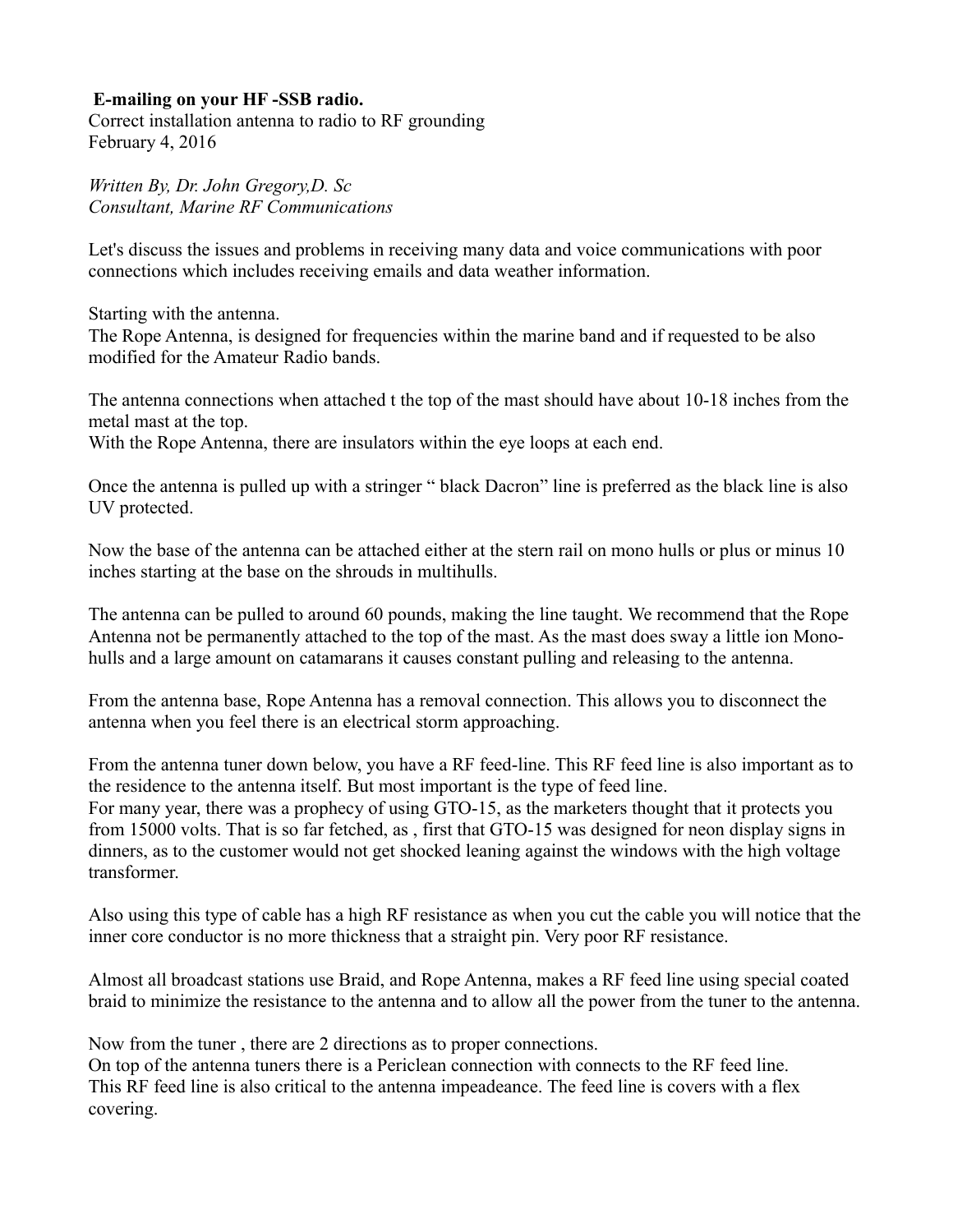From the tuner the wing nut that is the grounding source, there will be a few connections.

You have a grounding braid that will connect to the grounding shoe, (highly recommended).  $1/4/$  to  $\frac{3}{4}$ inches, depending on the distance to the ground shoe.

RF Grounding Shoe line which connects to the grounding shoe specially mounted on the outside underwater of the vessel. Only communication lies are to be connected to this ground shoe. ( can also be called "grounding plate").

In the connection from the antenna tuner to the grounding show, it is best to insert a DC Block.

This DC block will protect any DC stray currents to the antenna tuner to prevent any damages to your tuner and stop eating the electrical traces in the tuner.

The DC Block from Antenna Tuner is a micro strip circuit board and resident from 2 to 18 MHz, to pass those frequencies to RF Ground.

The next and also the most important part of an antenna is the counterpoise.

The counterpoise is the opposing side of the antenna that connects to the grounding wing nut on the antenna tuner.

This counterpoise also is the matching lines and frequency resident to the antenna.

This subject is the most controversial subject so ms-understood.

It is important as it is the counter of the long wire that is transmitting your RF signal and also will balance the antenna tuner to allow maxim transfer of RF energy from the tuner to the antenna.

There are some manufactures that sell what they call a counterpoise with is around 10 feet and having coil wire enclosed in a hose.

This is not counterpoise and never was. 10 feet of coil wire twisted together at any distance is not true counterpoise. You must have wire at a given cut distance resanate at the frequency band that your operating at, so that the antenna tuner while searching reaches that respective frequency residence.

This counterpoise using a laddar line must be cut to each frequency, at the resident point to maximum efficiency.

Now that we have beaten that subject lets move onto the connections from the radio to the tuner.

The radio has a case ground screw on the back of most radios.

You then also run a  $\frac{1}{4}$  inch braid fro that grounding screw to the ground show, but again using a DC Blocker for protection of DC ground potentials.

Now, for testing the radio transmitter.

Your radio transmitter should be connected directly to the battery source, either at the battery itself or to the A/B battery bank switch. NOT at the power panel. Reason being is that the house batteries are the most quiet source on your vessel.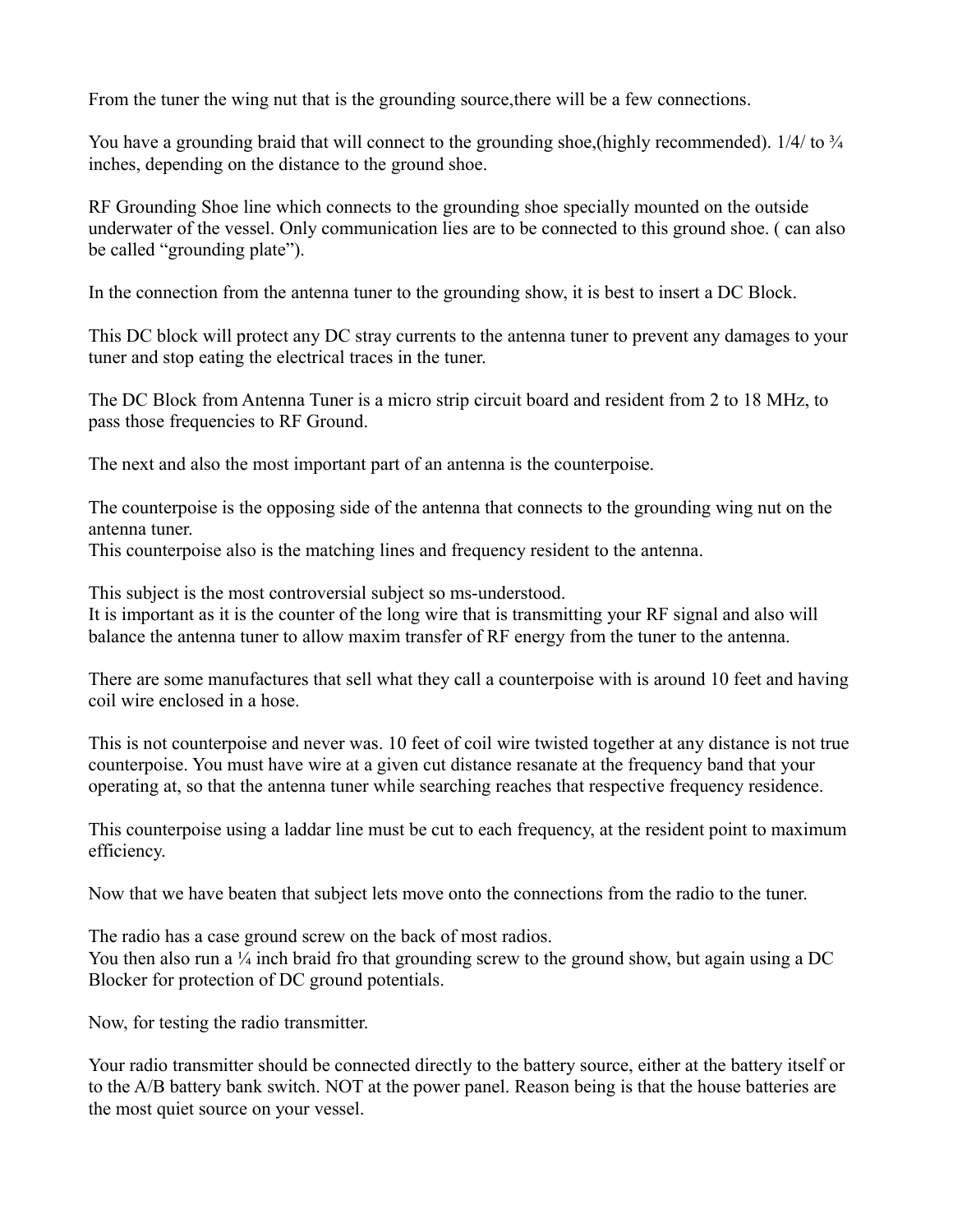When running from the power panel, all the noise sources that connect to the power panel are picking up noise from all the toy devices in your vessel., florescent lamps, halogen lamps, refrigerator, Inverters, chargers, lap tops.

Run the power to your radio directly to the battery and fuse with DC fuses, not the 110 ac volt glass fuses. I recommend for a marine radio to use 30-35 DC amp that are blade fuses as used in vehicles. Fuse both sides. These fuses are designed for 12 to 24 DC source voltages.

When using a TNC, the TNC power should be coming from the radio source, and not plugged sepertly in back of your modems. Reason is that ground source's has a difference in ground noise level and also distorts the TNC modem as what we call floor noise.

In testing your radio, connect a DC volt meter, digital is nice, but some time some meters are sensitive to RF and what you want to test the voltage while transmitting a low cost meter is distort.

When connecting the DC meter to the DC power source at the input of your radio, place the radio is the FSK mode and press the Mic PTT on your microphone and if the reading goes below 12.2, then the cables to the radio are either too long, not large enough to carry the current and has a major voltage drop, or your running via the power panel.

Your voltage should be within and more more than  $\frac{1}{2}$  volts at the battery terminals. This major voltage drop will also distort your TNC in sending data. As noise gets into the power line and the more noise the more data distortion and slower data transmission rate.

Checking your antenna tuner and confirming that the antenna tuner is working in conjunction to the radio.

When changing frequencies on your radio, the tuner will sound like a rattled of relays and again when you change frequencies.

But only when you change to new frequencies .

If NOT then your connections from the radio to the tuner are either connected wrong or that the coax connection that maybe your soldering technique was not the best, and you have a RF short.

Now lets explain a RF short:

To prevent any possible RF shorts, I strongly suggest spend the cost of buying a pre- prepared cut coax cable from a professional store.

Here are the reasons that I have seen and experience over many, (to many) years. When your making a cable , and when soldering the braid shield many vessel owners will have a very fine wire hair stranded now t he center coax core. Then they measure the coax with a continuity meter and believe that the coax line is clean.

Problem is,understandable but when now applying a test your measuring RF. but when applying power the fine hair wire, now arcs and causes a RF short, not detectable by a DC volt meter. But when using a SWR bridge will show up as a high SWR (standing wave ratio) reading. High SWR reading reduces the output power of your radio.